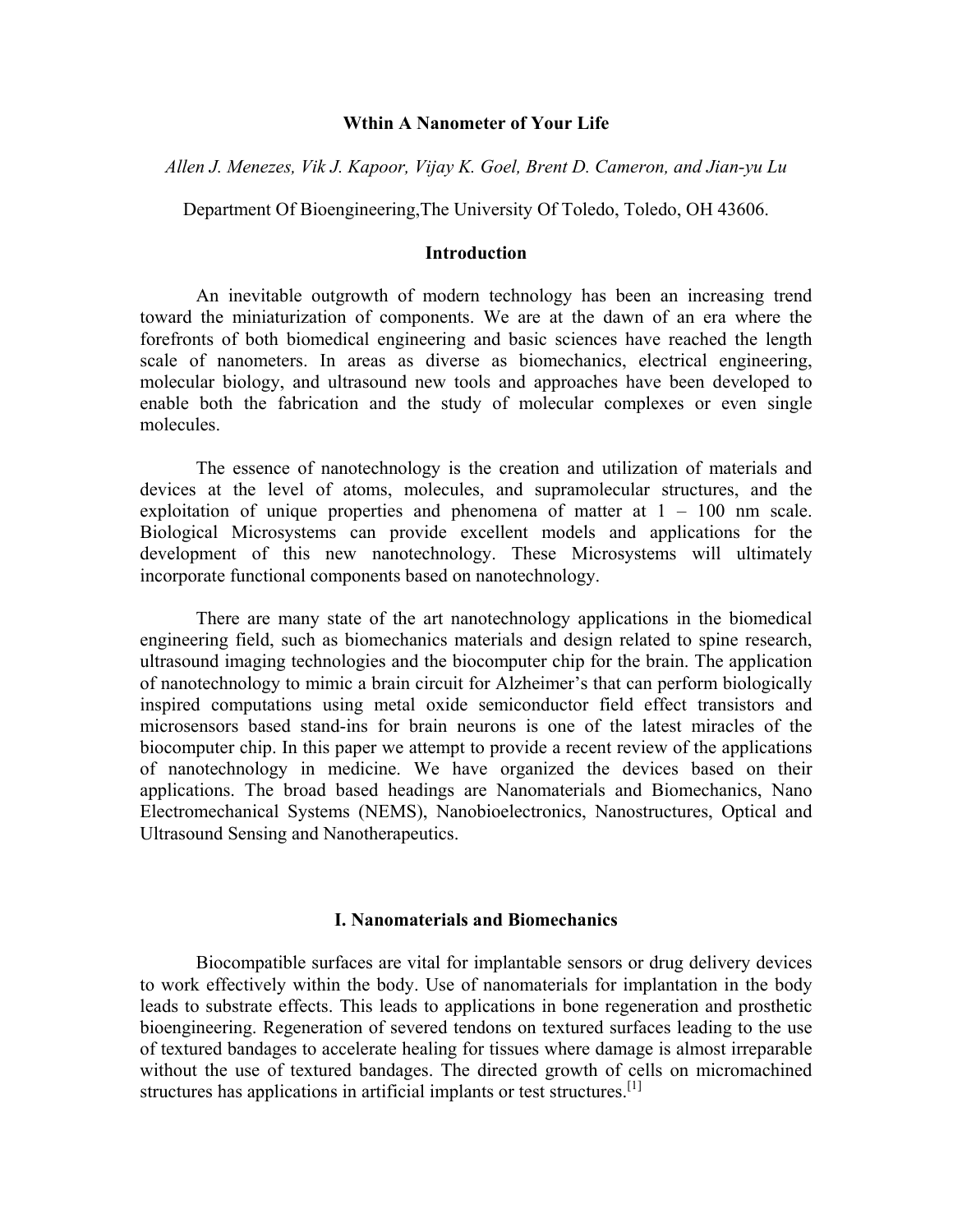## *Replacement Discs*:

The problems of the aging spine are attributed to loss of soft tissue between the vertebrae. Pain is caused from compressed spinal nerves. Degenerative diseases such as arthritis, spine metastasis caused by cancer and spinal trauma are known to compromise soft tissue. A novel material has been developed for use in replacement discs for the spinal column. The replacement acts as a spacer in support of the vertebral body. The porous natural structure of bone is simulated by the nanomaterial. Bone can gradually infiltrate into the artificial disc just as it would with damaged natural bone. The replacement is screwed in place optionally with a cement accompaniment. Consolidation takes place between the bone and the nanomaterial. They fuse together. The fusion obviates the necessity for the soft tissue disc and the two bony processes grow together reducing the possibility of nerve compression and therefore pain.

The nanomaterial is composed of a carbon foam skeleton that is treated by a chemical vapor deposition (CVD). A continuous thin film of metals such as rhenium or tantalum, or compounds such as silicon carbide are distributed throughout the interior of the construct lending certain thermal or tensile properties to the carbon foam substrate and to the structure as a whole. The resulting product is characterized by low cost, low density, high chemical purity, controlled thermal expansion, and high thermal stability. The nanomaterial can be made resistant to oxidation and can withstand temperatures of up to 6,000° F by design. The high strength and porous structure of the nanomaterial makes it a biocompatible replacement for the vertebral bodies that make up the spinal column. The nanomaterial is a tantalum-coated carbon porous matrix product that mimics the properties of bone and is biocompatible.<sup>[2]</sup>



*Figure 1: Nanofabricated Synthetic Cellular Material Compatible With Bone. Ultramet Corporation.[2]*

*Dendrimers*: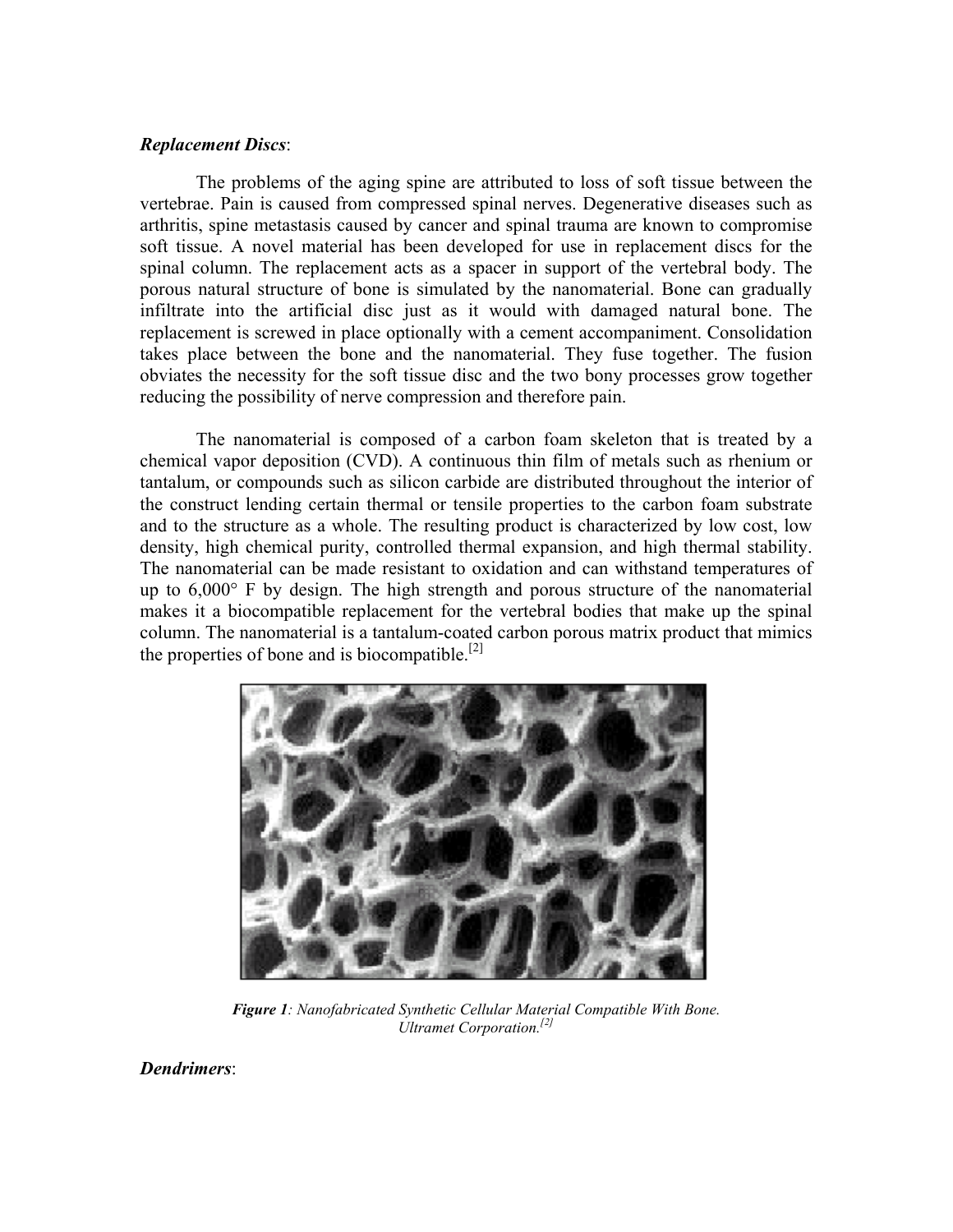Dendrimers are large, spherical polymers with dimensions of about 10 nanometers in diameter. Dendrimers are synthesized by the attachment of branched molecules to an initial core structure. Iterative polymerization of more branched molecules ultimately leads to a globular structure unable to accommodate further branching because of steric hindrance. Dendrimers contain carbon based organic molecules such as polyamidoamines, amino acids, DNA, sugars, organosilicons and organic/inorganic hybrids. The dendrimer is either hydrophilic or hydrophobic by construction. The dendrimer molecule contains holes in the core structure and folded branches of molecules create cages and channels which depending on construction cavities in the dendrimer either accommodate water-soluble or water-insoluble molecules. The exterior of the molecule can be designed with a multitude of accessible, arm-like branches to bind a particular nucleic acid or protein. The exterior can be electrically charged so that the entire dendrimer behaves as a polyelectrolyte. Dendrimers are used in drug delivery and gene therapy. The dendrimers can form the basis of larger supramolecular structures that can be used in replacement therapy.<sup>[3]</sup>

#### **II. Nano Electromechanical Systems (NEMS)**

#### *Micro Total Analytical Systems*:

Most of the chemical and biological processes in living systems take place in liquid environments. Nanofluidic systems have critical dimensions on the order of a few nanometers to a few hundred nanometers, comparable to relevant length scales in fluidic environments including diffusion lengths of nanoparticles and molecules, molecular size and electrostatic screening lengths of ionic conducting fluids. "Lab On A Chip" or u-TAS systems make use of MEMS fabricated fluid systems to transport liquids in channels on the order of ten to hundreds of micrometers. The flow of liquids or the motion of individual molecules is driven or controlled by hydrostatic pressure along with electric fields in ionic conducting fluids. Controlled channel geometry , Surface Charge and applied electrostatic potentials cause electroosmotic flow or electrophoretic motion of charged molecules. Asymmetric diffusion array devices have structure dimensions comparable to diffusion lengths of single-molecule systems. These devices dynamically sort molecules by the rectification of size-dependant Brownian motion of the molecules. Sorting can also be performed by creating structures smaller than the radius of gyration of the molecules. This technique is used in the sorting of DNA. Molecular transport effects imposed by the structure dimensions have a significant impact on these systems.<sup>[4]</sup>

#### *Nanoactuators and Nanorobots*:

Nanoactuators need to operate in biological environments under liquid flow forming a part of nanofluidic systems described above. A response time on the order of seconds or lower is desired depending on the application. The ability to integrate the nanoactuator with the nanofluidic chip is also greatly desired. The nanoactuators are used to grab small objects whose geometry is suitable for making mechanical contact. This leads to the ability of making electrical contact if the geometry of the object grabbed and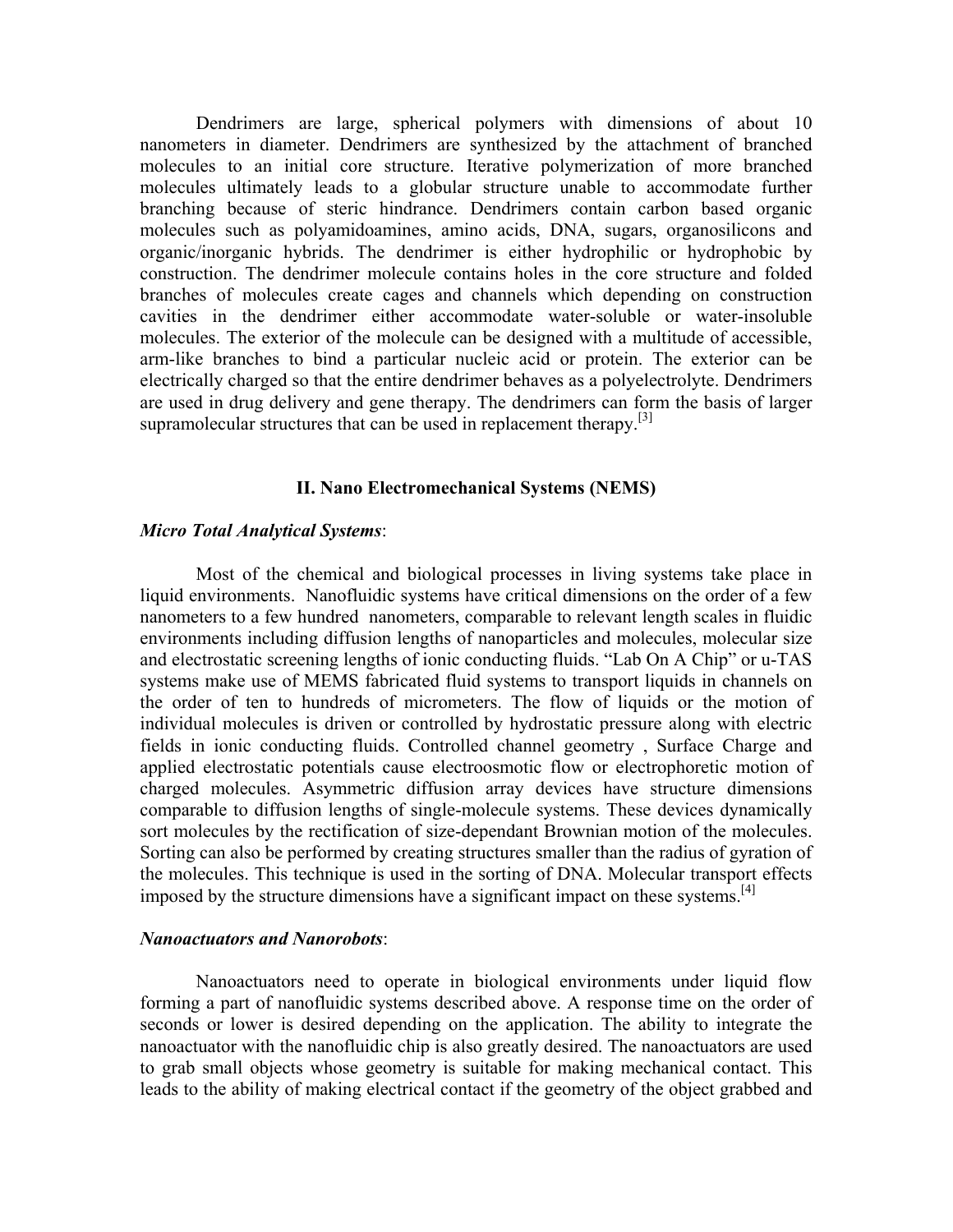the actuator make proper electrical connection. An example of this technique in application would be grabbing a neuron and recording its electrical response. The actuator may be used as a lid for microvials or in manipulating surfaces by exposing one or the other side of a surface with the microactuator acting like a flap. A nanorobotic arm consisting of an elbow, wrist, hand and fingers has been fabricated. The arm had the capability of picking up, lifting and moving a 100 um glass bead. A potential application could be the transfer of cells in a lab-on-a-chip system. The microactuators function as hinges that open and close plates covering microcavities containing drugs or other chemicals. The devices can be used to study single cells by trapping them in the cavities. The devices are known as cell clinics. The microactuators are used in tapping individual cells to study its response to mechanical stimulus. The microactuators are used in blocking the flow of liquids, valves for nanofluidic systems. The microactuators are compatible with and work well with biological media such as salt solutions, blood plasma, urine and cell culture medium. <sup>[5]</sup>

Another theoretical application of a nanorobot would be to provide oxygen in the event of impaired circulation. In the event of poor blood flow, oxygen supply is low and tissue damage can occur. One way to improve the levels of oxygen during poor blood flow would be to provide an artificial red blood cell. Research claims to have designed an artificial red blood cell. The device is called a "respirocyte". The respirocyte is about 1 micron in diameter and floats in the blood stream. It is spherical in shape and consists of 18 billion atoms. The atoms are made from carbon arranged in a diamond lattice. The device acts as a tiny pressure tank that is filled with up to 9 billion oxygen and carbon dioxide molecules. These gases are released from the tank when needed. The surface of the respirocyte consists of about 30,000 molecular rotors that load and unload gases into the tanks. A sensor outside of each device monitors gas concentrations. Doctors will be able to modify each respirocyte's behavior using ultrasound signals.<sup>[6]</sup>

A cell sorter is another kind of nanofluidic system. It is a two layer device, the bottom layer is a T-shaped fluidic channel and the top layer contains pneumatic control line for pumps and valves along with cavities to smooth out oscillations. The nanoscale chip cell sorters have the advantage of being able to sort rare cells that are not limited by the valve switching speed in standard systems. Chemical control of nanofluidic devices is being investigated. In one approach hydrogel structures are fabricated in nanofluidic channels. The pH of the solution modifies the shape of the hydrogel structures causing them to swell or shrink. This varying of shape with the pH of the solution is used to regulate flow control. A drawback of these valves is they are much slower than mechanical valves but operate independent of any control circuitry.<sup>[4]</sup>

#### *Nanomotors*:

In order to power NEMS researchers are looking into biological sources of power such as the motor proteins. A system of nanopropellers is being developed that makes use of ATP synthase that harbors a shaft that spins inside a cylinder. Metal bars are attached to the top of the shaft giving the device the appearance of a helicopter blade. The device is placed in a solution to which ATP(Adenosine Tri Phosphate) is added which causes the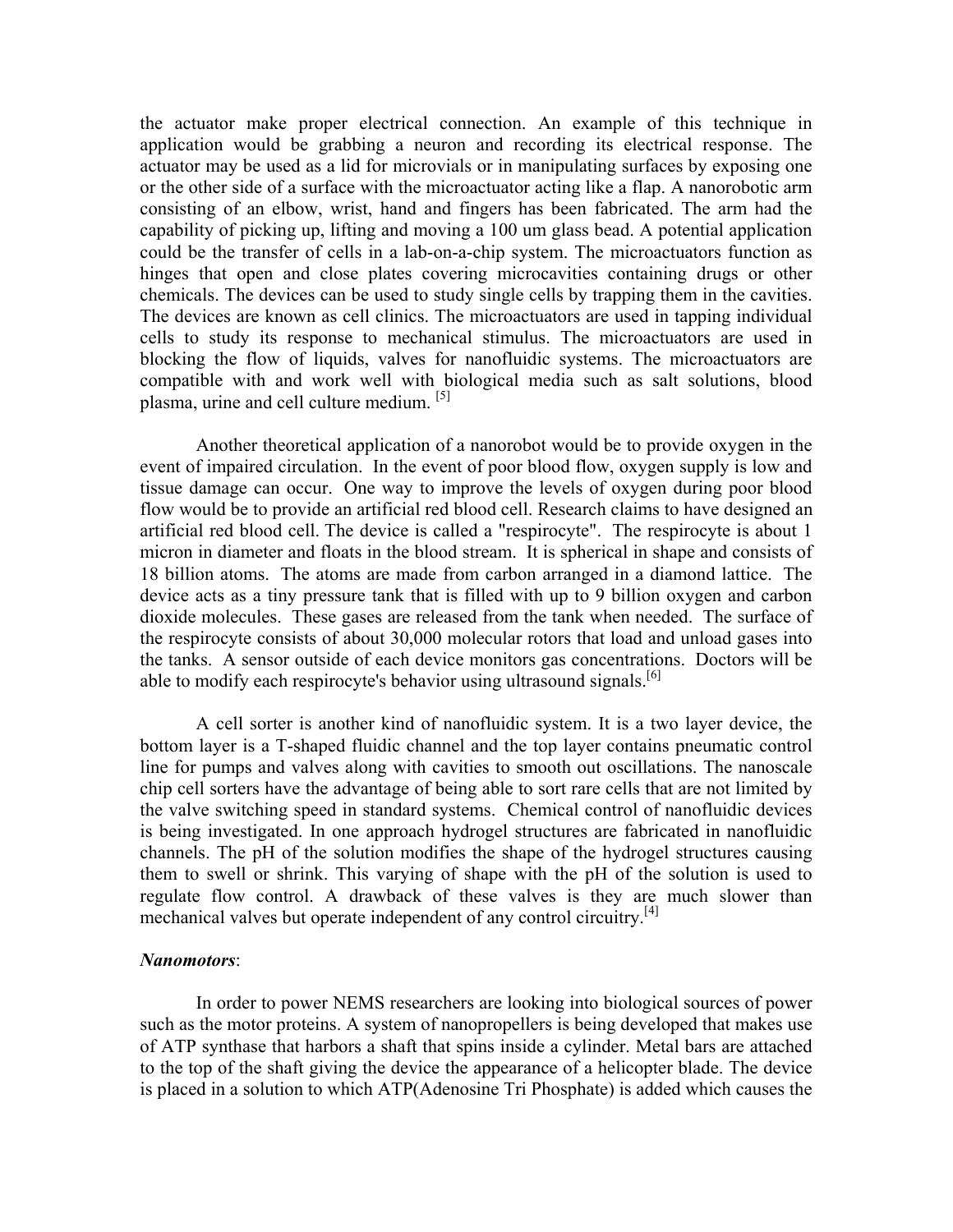rotor to spin. A further development incorporates the use of ATP generating liposomes which when added to the solution and exposed to light produce ATP which powers the rotor. The nanomotor is attached to a Nickel nanofabricated substrate by synthetic peptide link. This may provide the basis of integration with digital electronics to control the motor.<sup>[7]</sup> Another kind of motor has been developed that makes use of carbonyl dichloride in place of ATP. The motor is made up of 78 atoms and works like a ratchet. Carbonyl dichloride is a much simpler molecule than ATP consisting of only 4 atoms compared to ATPs 47 atoms.<sup>[8]</sup>

# *Nanodiagnostics*:

A chip has been developed that has the ability to diagnose the presence of pathogens in the bloodstream. Bacteria and viruses vary in size from 10 to 250 nm have specific electrical properties. An electric field causes the particle to move depending on the strength of the applied field and the frequency of oscillation of the particle. Electrodes 1-2 microns across are fabricated using micro-fabrication techniques. The edge of the electrode is well defined to 50 nanometers using electron beam lithography with a spot size of 20 nanometers. This results in a precise electric field geometry. Using the precise electric field the researchers are able to separate cells, viruses and proteins. Each particle moves with a different velocity and direction depending on its electrical properties. Optical waveguide technique is used to detect this motion. In case of viruses such as AIDS, the presence of antibodies is the standard test for the viruses. However the virus may exist in the body for months before antibodies are produced. Thus this novel technology provides a method for early detection of the virus. It is hope that one day this technology will be used to detect and separate various pathogens and components from the blood plasma.<sup>[9]</sup>



*Figure 2: The Glasgow-Bangor microchip detecting "cryptosporidium" bacteria in water supplies. EPSRC United Kingdom[9]*

*Nanotweezers*: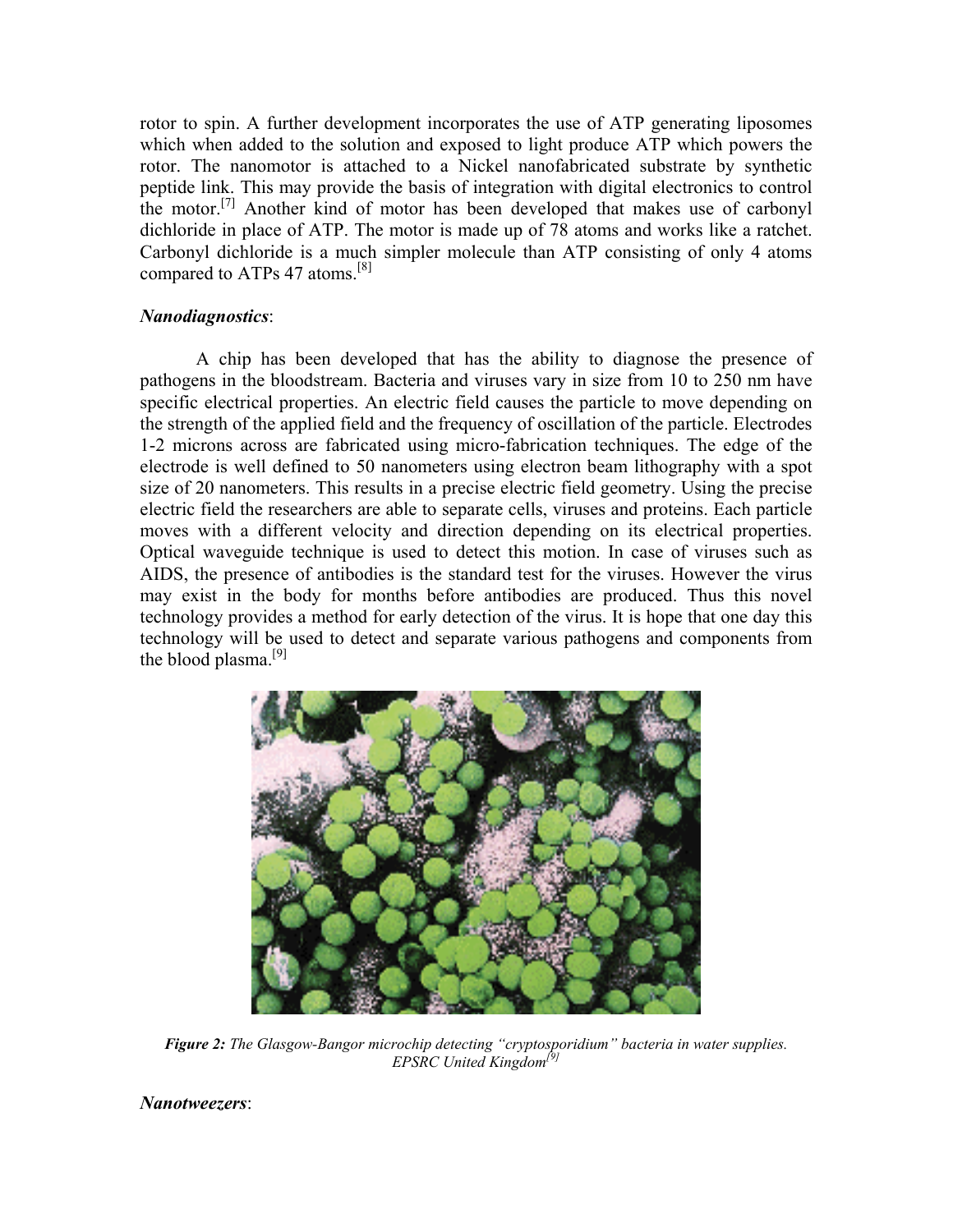The scanning probe microscope is an expensive and hard to use piece of equipment. Manipulation using the scanning probe microscope is limited to 2 dimensions. A nonotweezer has been developed that has the ability to manipulate particles 10 nanometers across. The device is fabricated from micropipettes and nanotubes made of fullerene. Two 50 nanometer diameter nanotube bundles are attached to one another and each attached to gold electrodes formed as a layer on the tip of a micropipette. As in an electroscope like charges cause the nanotubes to repel each other and unlike charges causes them to attract each other. This results in the opening and closing of the nanoforceps. The nanotweezers are limited only by the visibility of objects under an optical microscope. The arms of the tweezer are slightly longer than the wavelength of visible light. The tweezer can be used in the manipulation of genes, fabrication of miniature electrical devices and microsurgery.<sup>[10]</sup>

## *Nanoneedle*:

The nanoneedle is a 50-nm-diameter silver-coated optical fiber carrying a heliumcadmium laser beam. Monoclonal antibodies that attach and bind to BPT are attached to the tip. The laser light, wavelength 325 nm, excites the antibody-BPT complex at the fiber tip causing the complex to fluoresce. The fluoresced light travels up the fiber to an optical detector. A layer of silver deposited on the fiber wall prevents the laser excitation light and the fluorescence emitted by the antibody-BPT complex from escaping through the fiber. The device using antibodies that target specific chemicals present in cells can be used to study them.<sup>[11]</sup>



*Figure 3: A Nanoneedle carrying a laser beam penetrates a living cell to detect the presence of a product indicating that the cell has been exposed to a cancer-causing substance ORNL Review[11]* 

*Nanoactuated Ultrasound Transducers*: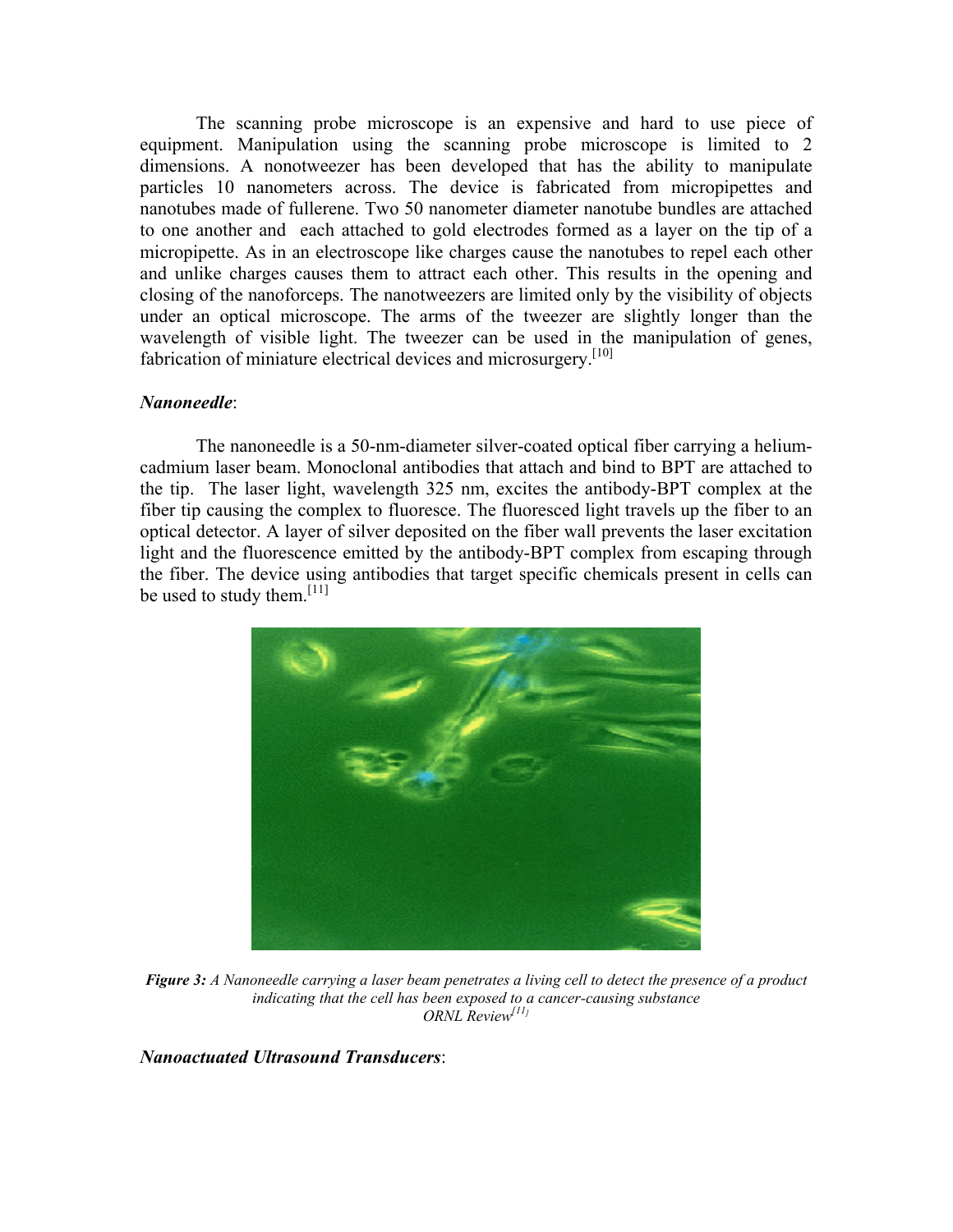Nanofabrication technology is used to steer an ultrasound transducer within a catheter inserted into a blood vessel within the patient's body. An array of 250,000 electrostatic capacitors fabricated into a polyamide membrane (dimensions 3 mm x 10 mm x 2 microns) forms the device. The force generated by the capacitors in the membrane size causes the ultrasound transducer to wobble in a sector scan within the cardiac catheter.<sup>[12]</sup>

#### **III. Nanobioelectronics**

### *Neurochip*:

The neurochip is basically a neuron silicon junction. A neuron makes contact with an open metal free gate of a metal oxide semiconductor field effect transistor. The ionic transport in the neuron is the source of the membrane potential causes a motion of ions in the electrolyte modulating the source drain current of the transistor. This enables recording of the membrane potential of the neuron. This device is called the neurotransistor. Tracks fabricated in growth medium using microfabrication allow for directed growth of dendrites, extensions of the neuron. A neural network is thus formed when many neurons are grown as described earlier. These neurons are mounted on neurotransistors and thus the neural networks can be manipulated and studied. Current advances in neurotransistor technology allow for the stimulation and recording of neurons mounted on the device. The neural network circuits thus developed may replace damage neural circuits in the brain as in Alzheimer's disease. Sufficient development in this technology could lead to the development of a computer brain interface.<sup>[13]</sup>



*Figure 4: Micromechanically etched and thermally oxidized grooves in a silicon crystal*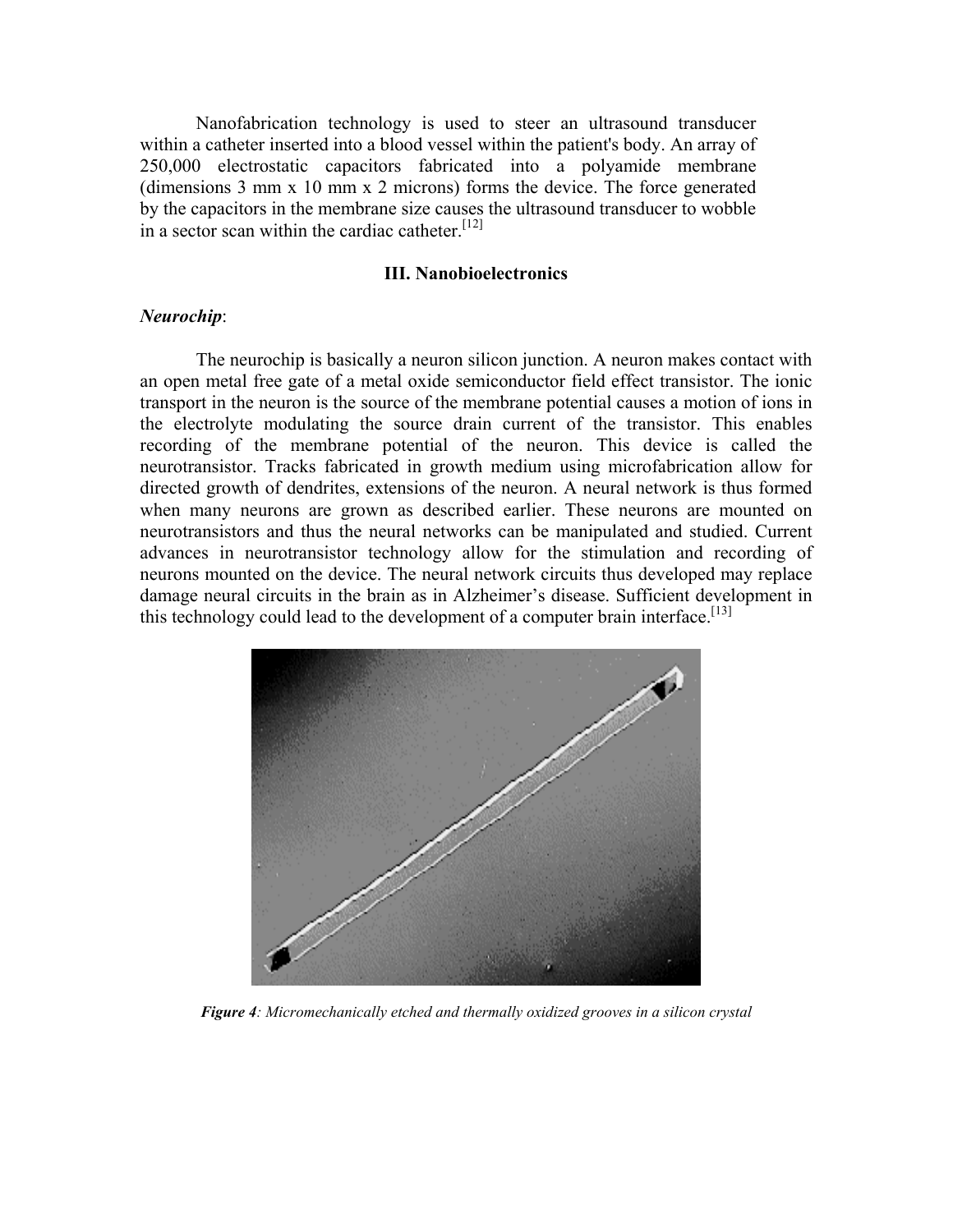

*Figure 5: Right-angled branched neuron Membrane and Neurophysics, Max-Planck Institute Of Biophysics, Martinsried,Germany.[13]*

## **IV. Nanostructures**

# *Cantilevers*:

A cantilever is a simple nanostructure used in probing DNA. It is based on the principle of the Atomic Force Microscope (AFM). The tip of a microscopic cantilever is run across an object under study. Intermolecular forces between the cantilever and the object cause the bending of the cantilever and a laser beam is used to record this motion. The cantilever bending recorded by the reflected laser beam gives an image of the surface of the object. An AFM cantilever a blade of silicon 500 nm long and 100 nm wide is coated with short DNA chains called oligonucleotides. The blade is place in a solution of oligonucleotides with a complimentary sequence of base pairs as the ones on the cantilever beam. Matching pairs bind and this binding force expands the coating on the cantilever beam bending it downwards. A larger number of matching pairs cause greater bending. Thus the cantilever serves as a sensitive probe in searching for matching DNA sequences. As in the AFM a scanning laser is used to measure the extent of the bending. This technology is used to find particular sequences of DNA that are of interest and is a potential rival to DNA arrays.<sup>[14]</sup>

Another use of cantilever technology is the "Smart Gate". These gates release drugs or other chemicals in response to precise molecular stimuli. A specially tailored molecular adhesive coated on a cantilever beam responds to particular proteins causing the cantilever to bend as in the DNA probes leading to the release of a chemical stored in an area where the cantilever serves as a gate. In case of tumor proteins this would lead to the release of tumor-specific drugs at the site of the tumor itself.<sup>[14]</sup>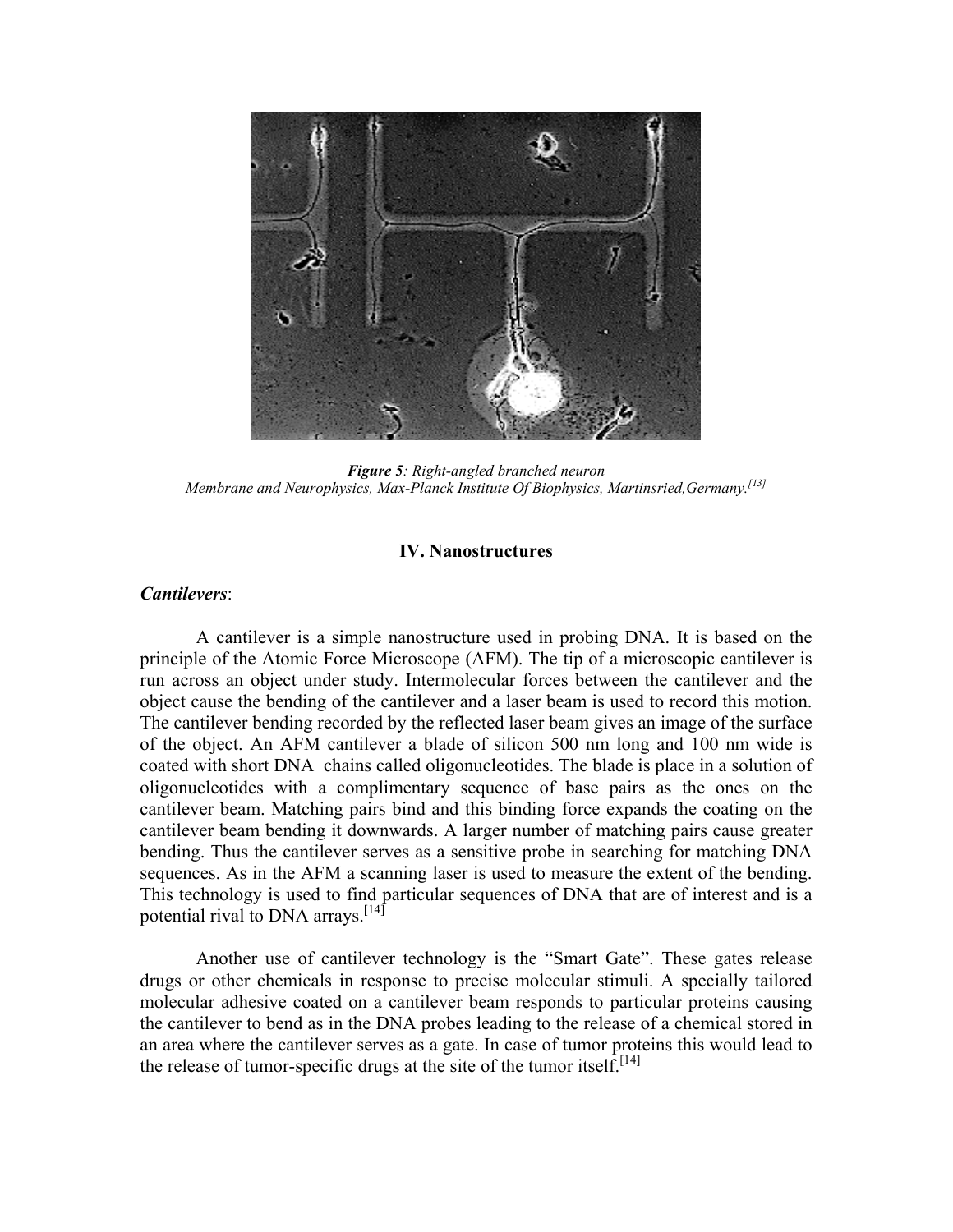The cantilever is the main component in a nanomechanical oscillator. The shift in the resonance frequency of the oscillator caused by a change in mass is used to detect change in mass. NEMS are capable of detecting mass changes in the order of 1 picogram. A silicon nitride cantilever beam coated with a layer of bacteria specific antibody with dimensions comparable to those of the bacterium under study. The shift in frequency attributed to the cell is detected with the cantilever vibrating in air. The shift corresponds to a mass of about 1 picogram which is equivalent to the mass of the bacterium.<sup>[15]</sup>

### *Smart Bandage*:

About one-third of the operations carried out to repair severed tendons are unsuccessful. This is attributed to the fact that the regenerating tissue sheathing the tendon attaches itself to the tendon making it unable to move. A specially designed bandage with grooves that have been fabricated using lithography and dry etching is wrapped around the tendon. The bandage is made of biodegradable plastic. The macrophages cells 10 microns wide grow into the grooves of similar dimensions and the tendon grows on top of the bandage. The shape of the groove causes the macrophage cells to grow long and thin along their length. The cell undergoes internal changes and the agents that hold the cell together are aligned in the direction of the groove promoting healing. A further development of this technology is the use of 50 nanometer diameter plastic dot mesh bandages used in directed growth of tissue. Thus any pattern of tissue can be grown which will be used in reconstructive surgery.<sup>[16]</sup>

### **V. Optical and Ultrasound Sensing**

As with other electrically based sensors, the ability to fabricate and machine components on a nanoscale level is providing an avenue for the realization and commercial development of optical sensors in the areas of biomedical diagnostics, sensing and therapeutics. In the past decade, considerable progress in the areas of biomedical optics has developed through the advancement of technology and research. The reasoning behind the heightened focus and research interests in this area are partly due to the clear and potential advantages optical sensors can offer in comparison to more traditional type of electrical and electrochemical based sensing technologies. One of the main advantages is the ability to sense or measure biological parameters in a noninvasive manner thus requiring no physical contact with the sample. This is made possible because the majority of optical techniques are solely based on observing and quantifying the effect or changes in light as it interacts with the sample. These changes are directly correlated to the parameter of interest. Under the same reasoning, most sensing based techniques that employ light are reagentless, which is another clear advantage in the development of sensors that are to be integral parts of artificial organs or other devices to be implanted in the body over long periods of time.

More specific medical applications of recent focus and interest in the field of optical and bioengineering are in the areas of diabetic glucose sensing, cancer diagnostics and genetic research. Although the number of optical techniques being applied to these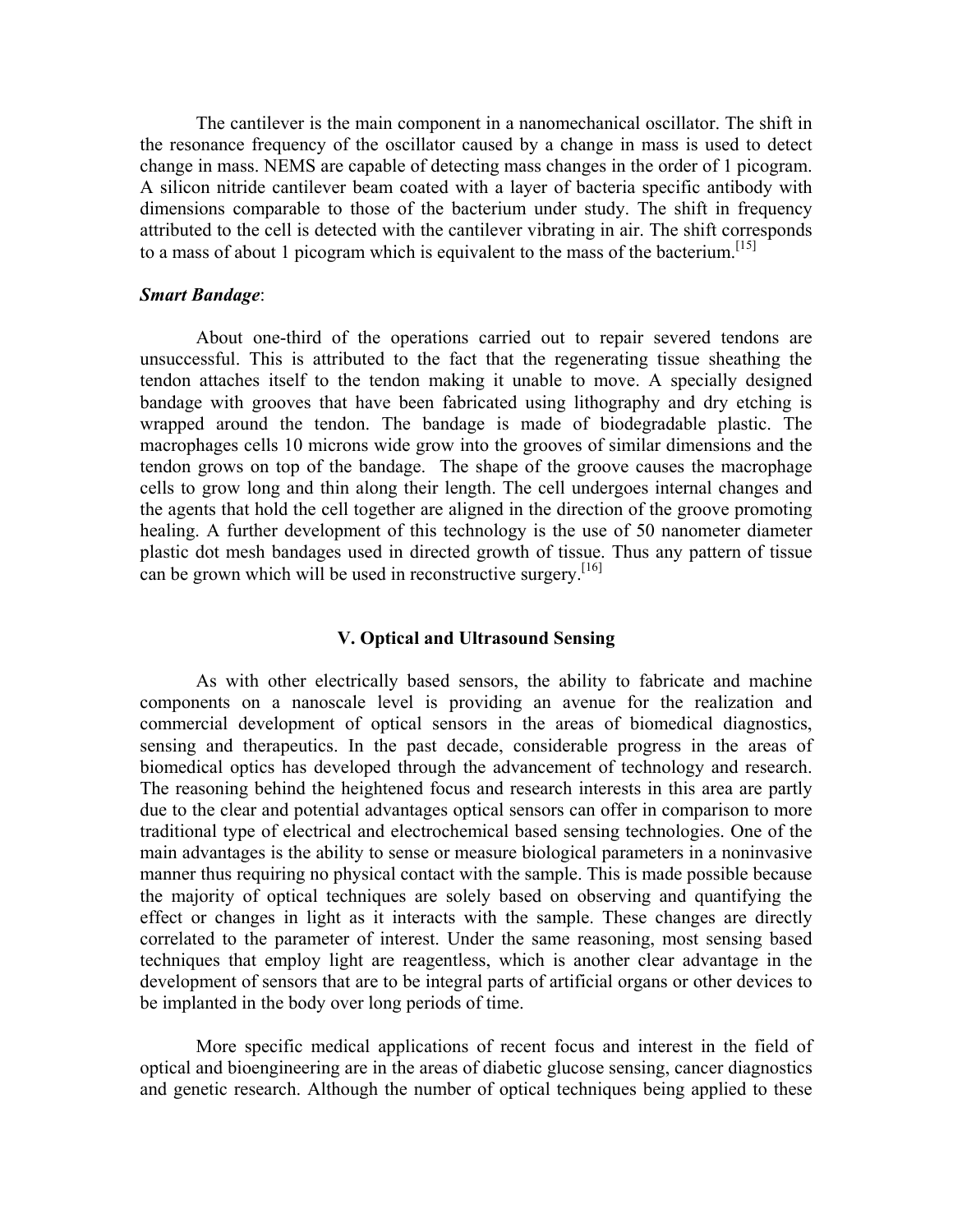areas is large, some of the more common modalities include optical polarimetry, interferometry, and a number of spectroscopic techniques such as Raman, absorption and fluorescence spectroscopy. Regardless of the optical technique, to date, these methods have already demonstrated the ability or potential to sense physiological glucose levels noninvasively, distinguish between normal and cancerous tissue/cells noninvasively and to provide real-time genetic screening for multiple diseases in a single measurement. Furthermore, this is just a brief summary of the numerous potential applications that have been demonstrated or will be made possible in the near future. The focus in the upcoming decade will be concentrated on realizing this technology in the commercial marketplace. Therefore, the ability to integrate and miniaturize current prototype bench-top optical setups and support electronics into a single unit through advances in nanotechnology will indeed play a crucial role in making devices based on this technology commercially feasible and cost effective.

Ultrasound transducers are the hearts and the central pieces of ultrasound applications in all areas such as sonar, medical imaging and nondestructive evaluation of materials (NDE). In medical applications transducer piezoelectric materials are cut into fine fibers and mixed with soft polymers to form the "composite transducers". These transducers have low ultrasound impedances and can transmit ultrasound energy into biological soft tissues more easily. With the conventional ultrasound transducer frequencies of 1-10 Mhz, the fiber diameters are in the range of microns. As the frequency is increased, the transducer sizes can be shrunk to allow transducers to be put into blood vessels. Thus, the fiber sizes need to be reduced for high frequency small transducers. Nanotechnology can provide the opportunity to help the development of such tiny fibers, and thus improve the quality of ultrasound microscopes.

Another area of application is 2D arrays (similar to CCD arrays used in camcorders), ultrasound transducers can be produced in millions on a small silicon wafer. The small capacitance transducers on the wafer can be used in both transmission of ultrasound energy into the human body and reception of ultrasound echo signals. The signal received can be processed by the electronics integrated on the silicon chip. As more transducer elements are built into the chip, smaller elements are required. Thus nanotechnology provides an opportunity to further reduce the size of transducer elements.

Biochemical assays generate optical energy. This creates the need to efficiently couple light into and out of nanofluidic chips. A method of achieving this coupling is the inclusion of optics near the flow channels. Various optical elements such as beam splitters, lenses etc can be easily fabricated into the nanostructure.  $[17]$ 

### *Nanodyes*:

Crystals of semiconductors with dimensions in the 2- to 20-nm range are called nanocrystals or quantum dots. Nanocrystals have an indium arsenide core coated with shell of cadmium sulphide. These crystals have different optical properties from the bulk material. The properties of the crystal vary as an increasing number of atoms are added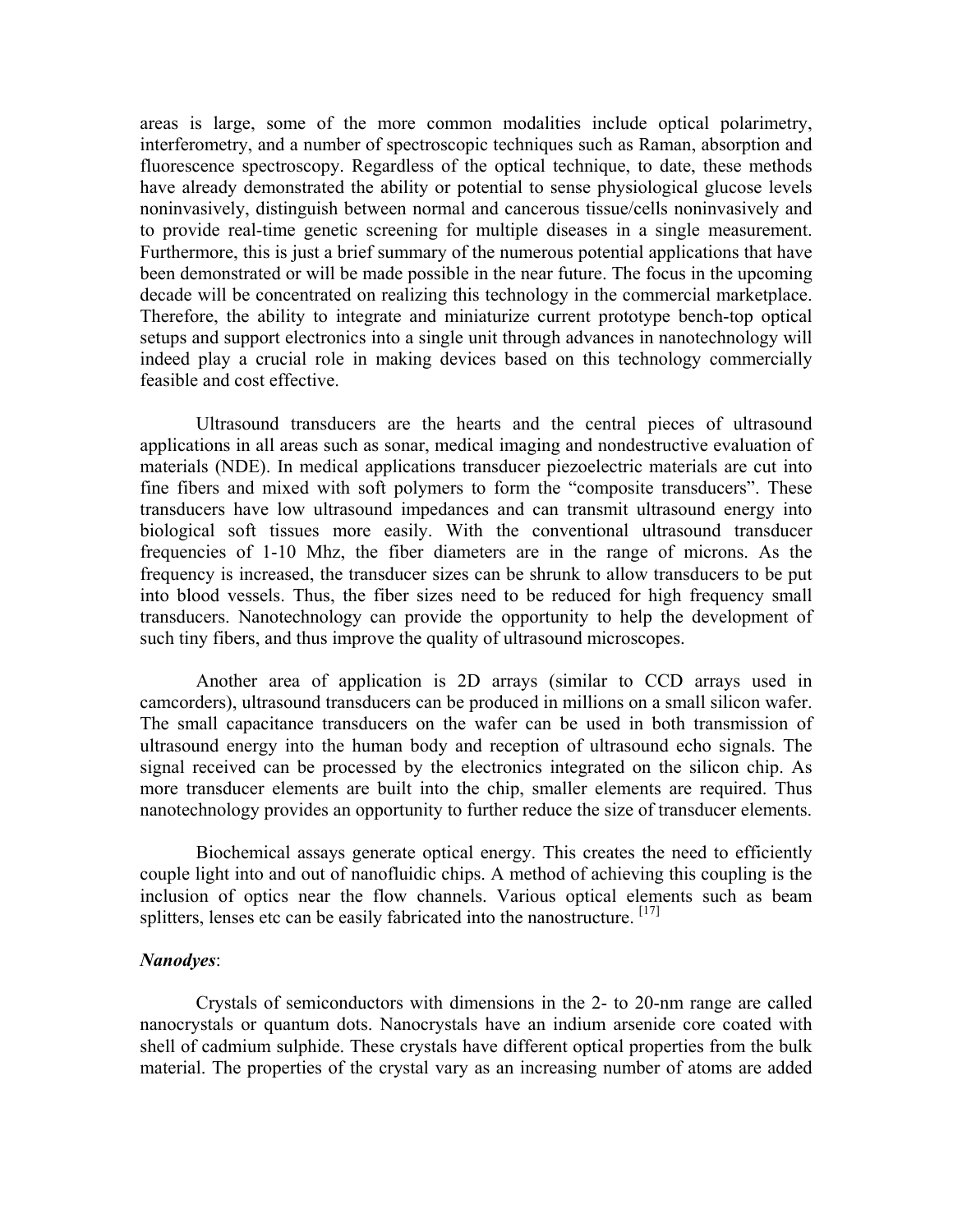approaching bulk values. The bandgap is found to increases with size. This property is attributed to the large surface to volume ratio of nanoscale crystals.

Semiconductor materials such as silicon, indium arsenide and cadmium sulfide fluoresce. The variance of the semiconductor's bandgap with crystal dimensions allows the relation of the fluorescence wavelengths with crystal dimension. The quantum yield of the fluorescence is sensitive to surface conditions. In order to increase stability cadmium selenide is added to protect the crystal core.

 Nanocrystals are prepared by epitaxy or vapor deposition. Nanocrystals find applications as fluorescent tags in biological systems. A nanocrystal is attached to a protein which transports the tag to a specific cell structure. This technique makes it possible to use different sizes of inorganic nanocrystals which fluoresce different colors for different structures in a cell instead of using a single colored dye for a specific cell structure. Nanocrystals replace organic dves.<sup>[18]</sup>

### **VI. Therapeutic Nanotechnology**

Nanofabricated chips containing stem cells, cells that promote the growth of specific cells are used in treating damaged cardiac tissue. The devices are implanted in the hearts of the subject using robotic arms. The chips implanted in the damaged areas release stem cells for repair as well as drugs for therapeutic purposes. A typical human cell such as a red blood cell is about five micrometers in diameter. DNA is less than three nanometers in diameter about a 100 times smaller than the cell. Many common proteins are only a few nanometers across.<sup>[19]</sup>

Biomedical research in the nanoscale is relatively new. Current semiconductor manufacturing technology is able to fabricate features on silicon chips only a few hundred nanometers across. This technique is used to fabricate nanoscale silicon capsules that can hold healthy cells that can replace dysfunctional ones. An example of this technique would be implantation of capsules containing replacement cells beneath a diabetic patient's skin. The implanted cells take over the function of the patients dysfunctional pancreatic cells. Cell implantation using nanotechnology provides a valuable way to treat diseases caused by enzyme or hormone deficiencies. However immune reactions pose a major problem. Implanted replacement cells are foreign to the body and are attacked by the body's immune system, with detrimental results.<sup>[20]</sup>

Using nanotechnology a novel technique has been devised to counter the effect of the immune system. A foreign organism in the body triggers an immune system response releasing antibodies to attack the foreign organism. An artificial barrier is fabricated which prevents the immune system from reaching the transplanted cells. A silicon capsule with a membrane barrier is fabricated with pores of diameters small enough to block out antibodies and large enough to let desirable molecules flow in and out. Antibodies have the capability of penetrating any orifice larger than about 18 nanometers (the exact size is still unknown). State of the art photolithography techniques for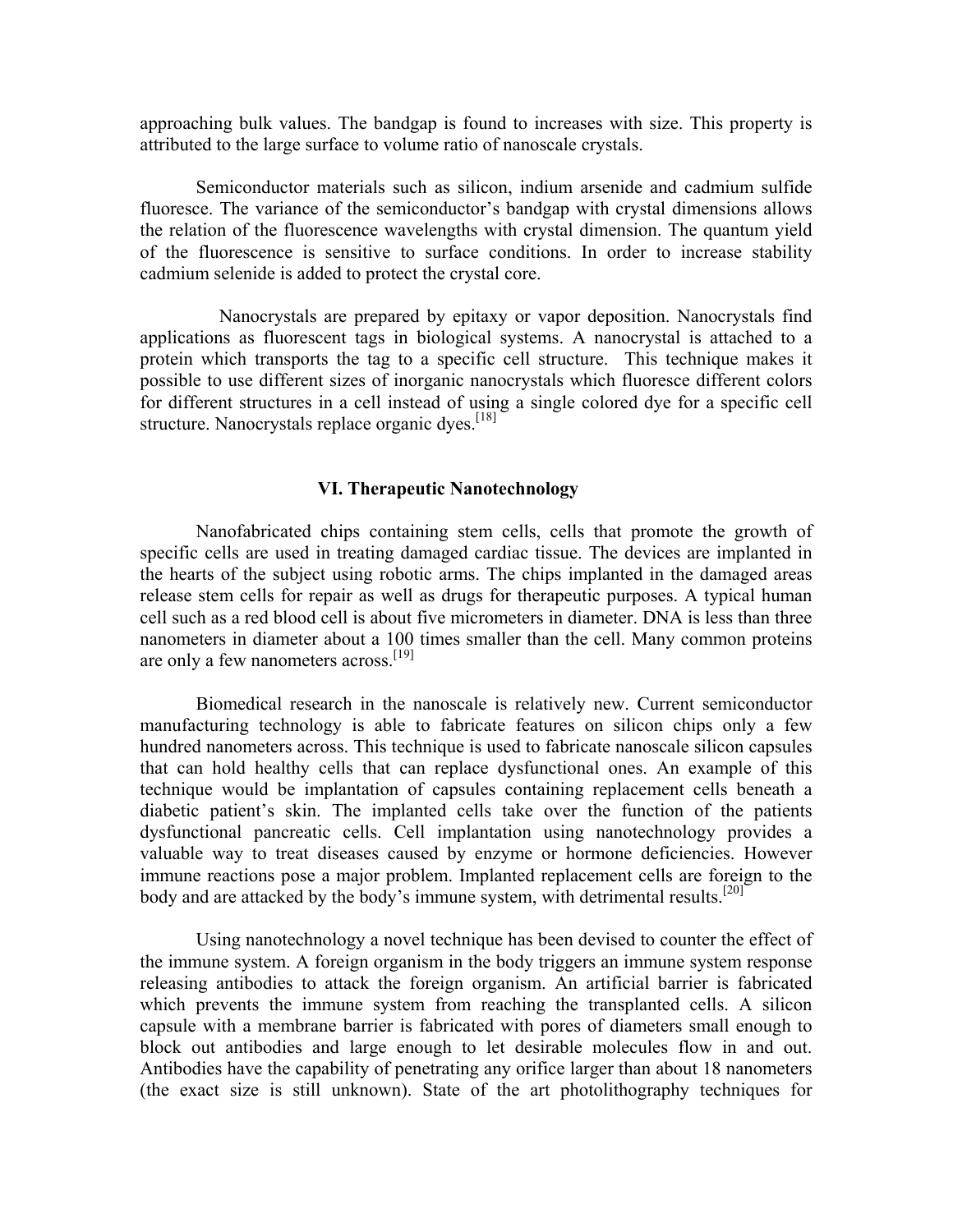integrated circuits are good for features mall as a few hundred nanometers. Modifying the technology used in the semiconductor industry researchers have been able to create holes only a few nanometers wide.

In diabetes mellitus, the cells in the pancreas that produce insulin called the islets of Langerhans malfunction. A possible cure would be to implant fresh copies of the cells into the body. These would replace the malfunctioning pancreatic cells and restore the body's feedback loop. The replacement tissue is harvested from compatible nonhuman species such as pig islet cells. Earlier replacement therapy required that the patient take drugs to suppress the immune response. The strategy leaves a patient dangerously susceptible to infections.

The solution is to house replacement cells in a container made with a nanoporous membrane material. The smaller glucose molecules can stream easily through the nanopores into the capsule to activate the cells and the insulin trickles out controlling the blood chemistry. A similar approach is being researched for use in treating diseases such as Alzheimer's. Patients with Alzheimer's have dysfunctional neurons which donot release neurotransmitters. Nanopore fabrication technology is used to make microcapsules for implanting neurons in the brain. Once the capsules are implanted the neurons are electrically stimulated to release neurotransmitters. Disorders where basic neurosecretory-cells are missing or damaged can be treated using Nanopore technology.



*Figure 6: Transplanted pancreatic cells are shielded in a silicon block with nanometer holes large enough to let glucose and insulin flow freely, but too small to allow antibodies to enter and attack the foreign cells University Of Michigan Medical School[20]*

### *Nanobioreactors***:**

Nanofabrication techniques such as photolithography, soft lithography and electrochemical etching techniques have been used to fabricate structures that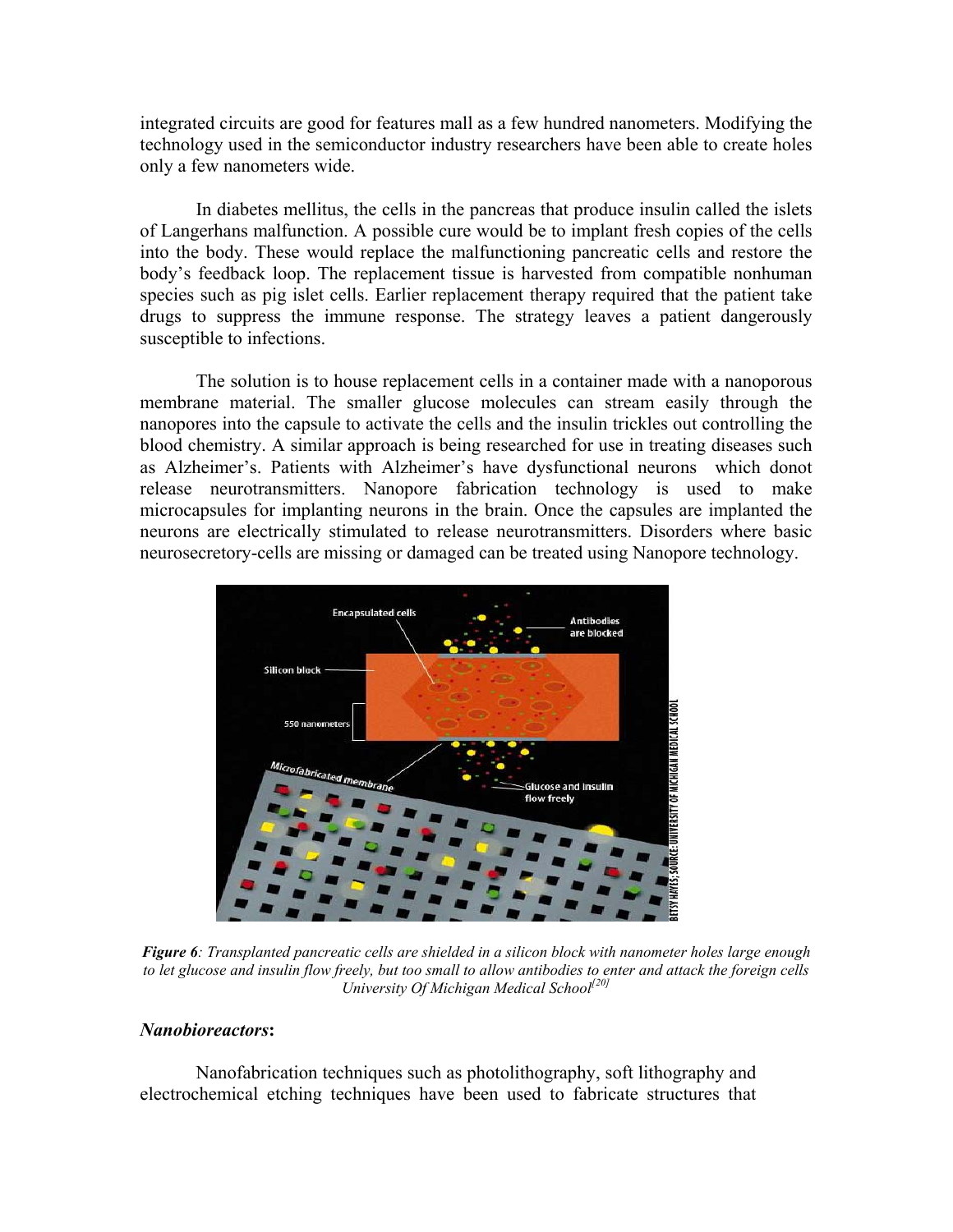house cells extracorporeally, outside the body. These structures are being used to house hepatic tissue in a kind of bioreactor setup. The liver cells are housed in micro-fabricated silicon pores. A real advantage of this setup is that the cells can be studied in 3 dimensions over 2 dimensional techniques involved in earlier research. This technique leads to the development of an artificial liver that can be housed outside the body and assume the livers functions without putting the patient through the risk of a liver transplant.<sup>[21]</sup>



*Figure 7: Biomimetic Porous Silicon with "Trapped" Hepatocyte MTEL University Of California San Diego[21]*

# **References**:

[1] *Opportunities For Indystry In The Application Of Nanotechnology, The Institute Of Nanotechnology, Section 13 Health and Life Sciences - A Story of Convergent Technologies.*

[2] *BMDO Technologies for Biomedical Applications, Chapter 3 - Intervention Technologies, Section A – Implants.*

[3] *Dendrimers by Alan Bruzel.* 

[4] *From Micro to Nanofabrication with Soft Materials, Stephen R. Quake and Axel Scherer, Science Vol. 290, Nov 2000.* 

[5] *Microfabricating Conjugated Polymer Actuators, Edwin W.H. Jager, Elizabeth Smela, Olle Inganas, Science Vol. 290, Nov 2000, 1540-1545.*